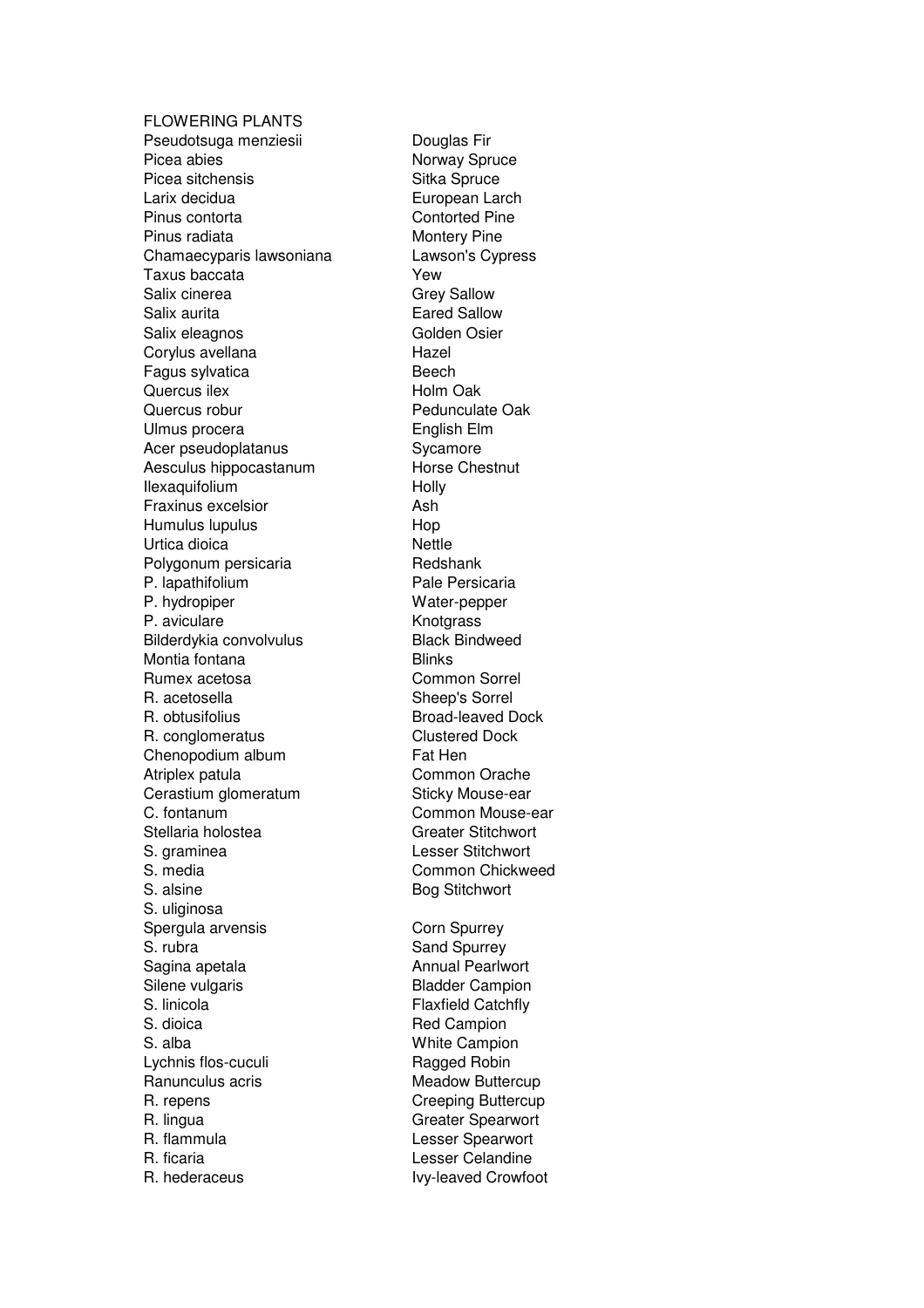Berberis vulgaris **Barberry** Fumaria officinalis **Common Fumitory** Papaver rhoeas Common Poppy Chelidonium majus Greater Celandine Sisymbrium officinale Hedge Mustard Sinapis arvensis **Charlock** S. alba Mustard Raphanus raphanistrum Wild Radish Cardamine pratensis **Cuckoo Flower** C. hirsuta **C. hirsuta** Hairy Bittercress<br>C. flexuosa **C. Hairy Bittercress** Lunaria annua **Honesty** Nasturtium officinale **Watercress** Capsella bursa-pastoris Shepherd's Purse Lobularia maritima Sweet Alison Coronopus didimus Lesser Swinecress Umbilicus rupestris Navelwort Sedum anglicum **English Stonecrop** S. reflexum Reflexed Stonecrop Aphanes arvensis **Parsley Parsley Piert** Rubus fruticosus **Bramble** R. idaeus Raspberry Geum urbanum **Herb Bennet** Fragaria vesca<br>
Wild Strawberry Potentilla erecta Tormentil P. reptans **Creeping Cinquefoil** P. cinerea Grey Cinquefoil P. anserina Silverweed Sorbus aucuparia **Rowan** Crataegus monogyna<br>
Hawthorn Prunus spinosa Blackthorn Prunus domestica Wild Plum Cotoneaster simonsii Himalayan Cotoneaster Cotoneaster horizontalis Wall Cotoneaster Ulex europaeus Gorse Ulex gallii Western Gorse Vicia cracca **Tufted Vetch** Vicia sativa **Common Vetch** Lathyrus pratensis Meadow Vetchling Lotus corniculatus **Bird'sfoot Trefoil** L. uliginosus Greater Bird'sfoot Trefoil Ornithopus perpusillus **Birdsfoot** Onobrychis viciifolia<br>
Medicago Iupulina<br>
Medicago Iupulina<br>
Sainfoin<br>
Yellow Trefoil Medicago lupulina Trifolium dubium Lesser Trefoil T. pratense Red Clover T. repens White Clover T. subterraneum Burrowing Clover T. micranthum Erodium cicutarium Common Storksbill Geranium robertianum et al. Herb Robert G. molle **Dovefoot Cranesbill** G. rotundifolium Round-leaved Cranesbill G. dissectum Cut-leaved Cranesbill Euphorbia helioscopia Sun Spurge

R. omiophyllus Round-leaved Crowfoot Wavy Bittercress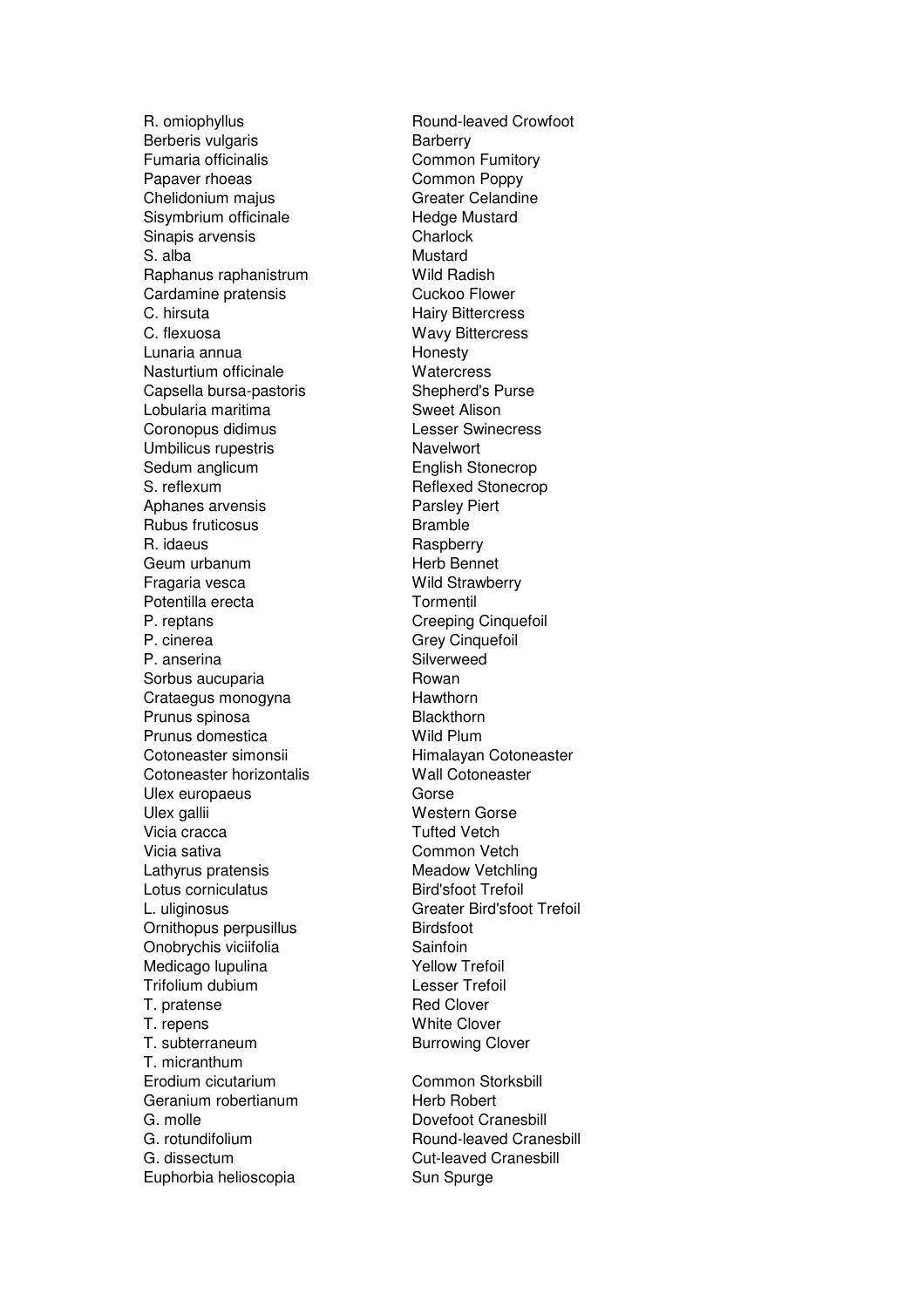Ribes uva-crispa Gooseberry Malva moschata Musk Mallow Hypericum androsaemum Tutsan H. undulatum Wavy St.John's Wort H. elodes Marsh St.John's Wort Viola alba White Violet V. riviniana Dog Violet V. palustris Marsh Violet V. tricolor Wild Pansy V. arvensis<br>Circaea lutetiana in Enchanter's Oenothera erythrosepala Evening Primrose Epilobium angustifolium Rosebay Willowherb E. hirsutum Great Willowherb E. parvyflorum Hoary Willowherb E. montanum Broad-leaved Willowherb E. obscurum Short-fruited Willowherb E. ciliatum **American Willowherb** E. palustre Marsh Willowherb Hedera helix **Ivy** Hydrocotyle vulgaris Marsh Pennywort Anthriscus sylvestris Cow Parsley Torilis japonica<br>
Upright Hedge Parsley Daucus carota **Wild Carrot** Conopodium majus **Pignut** Heracleum sphondylium and Hogweed Angelica sylvestris **Angelica** Oenanthe crocata Hemlock Water Dropwort Apium nodiflorum extension of Fool's Watercress Smyrnium olusatrum **Alexanders** Calluna vulgaris **Heather** Erica cinerea **Bell Heather** Erica tetralix Cross-leaved Heath Primula vulgaris **Primage 1966** Lysimachia nummularia Creeping Jenny Anagallis arvensis Scarlet Pimpernel A. tenella Bog Pimpernel Ligustrum vulgare **Privet** Vinca major Greater Periwinkle Centaurium erythraea Common Centaury Calystegia sepium Hedge Bindweed Sherardia arvensis **Field Madder** Galium palustre **Marsh Bedstraw** G. aparine Common Cleavers Myosotis discolor Changing Forgetmenot M. scorpiodes Water Forgetmenot M. secunda Creeping Forgetmenot Verbena officinalis Vervain Ajuga reptans **Bugle** Scutellaria minor **Lesser Skullcap** Teucrium scorodonia Wood Sage Prunella vulgaris **Self-heal** Glechoma hederacea Ground Ivy Lamium album White Dead-nettle L. amplexicaule Henbit Dead-nettle

H. tetrapterum Square-stalked St. John's Wort Enchanter's Nightshade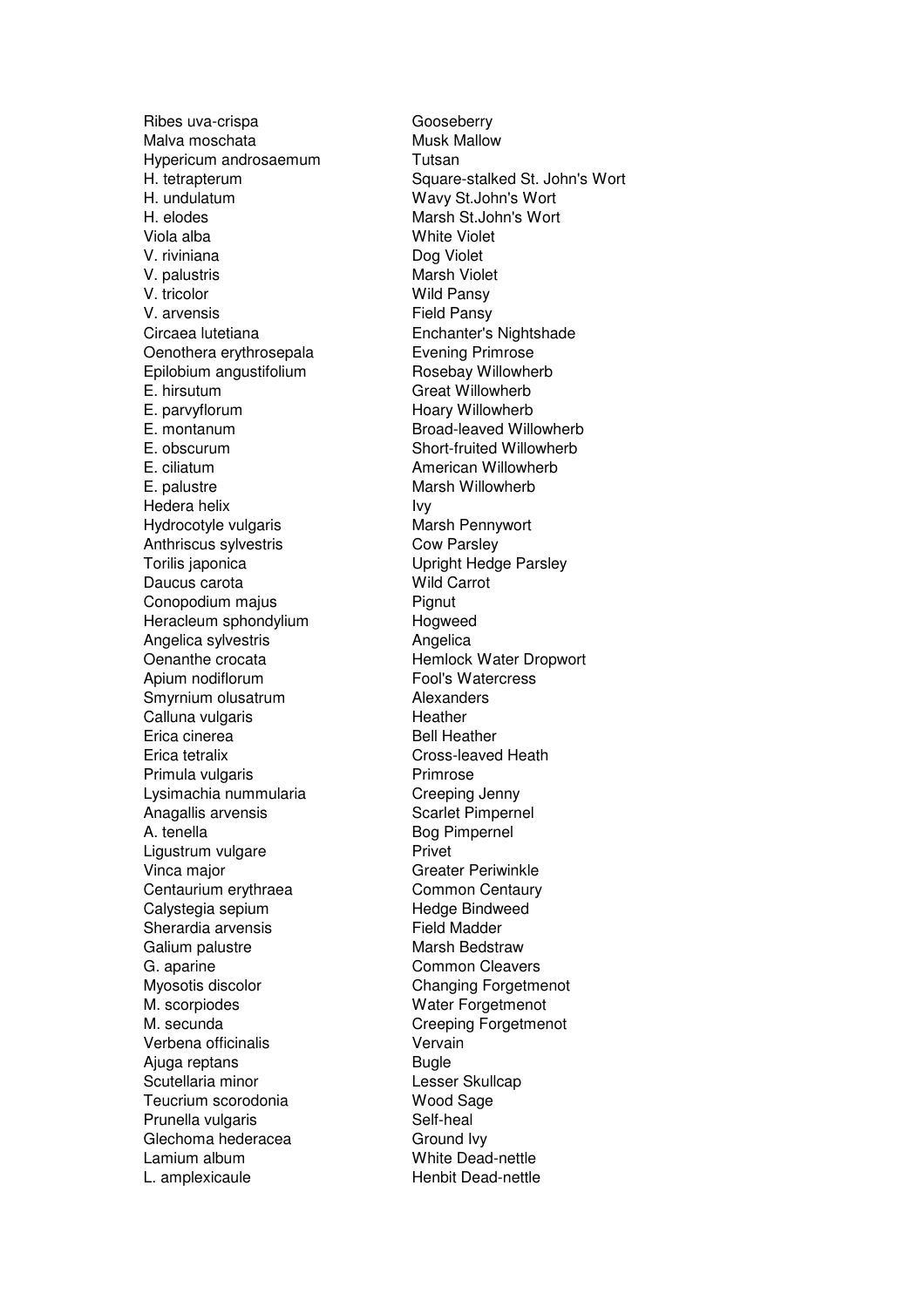Galeopsis tetrahit Common Hemp-nettle Stachys sylvatica Hedge Woundwort S. palustris Marsh Woundwort S. officinalis Betony Mentha aquatica Water Mint M. spicata Spear Mint Lycopus europaeus **Gipsywort** Clinopodium vulgare Wild Basil Solanum dulcamara Bittersweet S. nigrum Black Nightshade<br>Atropa bella-donna bella Black Nightshade Atropa bella-donna Verbascum thapsus Geat Mullein Scrophularia nodosa Common Figwort Antirrhinum majus **Shandragon** Misopates orontium Lesser Snapdragon Linaria vulgaris **Common Toadflax** Digitalis purpuria Foxglove Parentucellia viscosa<br>
Yellow Bartsia Veronica arvensis Wall Speedwell V. peregrina **American** Speedwell V. chamaedrys Germander Speedwell V. persica Common Field Speedwell V. filiformis Slender Speedwell V. hederifolia entitled via Lilac Ivy-leaved Speedwell V. serpyllifolia Thyme-leaved Speedwell V. arvensis Wall Speedwell Pedicularis sylvatica **Lousewort** Plantago major Greater Plantain P. lanceolata Ribwort Plantain Sambucus nigra **Elder** Lonicera periclymenum Honeysuckle Succisa pratensis **Devilsbit Scabious** Jasione montana Sheepsbit Scabious Wahlenbergia hederacrea Ivy-leaved Bellflower Eupatorium cannabinum et al. Hemp Agrimony Solidago virguarea Golden-rod Bellis perennis **Daisy** Matricaria perforata Scentless Mayweed M. discoidea Chamomilla suaveolens Pineapple Mayweed Aster novi-belgii Michaelmas Daisy Filaginella uliginosa Marsh Cudweed Pulicaria dysenterica<br>
Helianthus rigidus<br>
Perennial Sunflower Achillea millefolium **Yarrow** A. ptarmica Sneezewort Artemisia vulgaris **Mugman** Mugwort Leucanthemum vulgare **OX-eye Daisy** Tanacetum parthenium Feverfew Chrysanthemum segetum Corn Marigold Senecio jacobaea Ragwort S. aquaticus **Marsh Ragwort** Marsh Ragwort S. vulgaris Groundsel Arctium minus **Lesser Burdock** Cirsium arvense Creeping Thistle

L. purpureum Red Dead-nettle Perennial Sunflower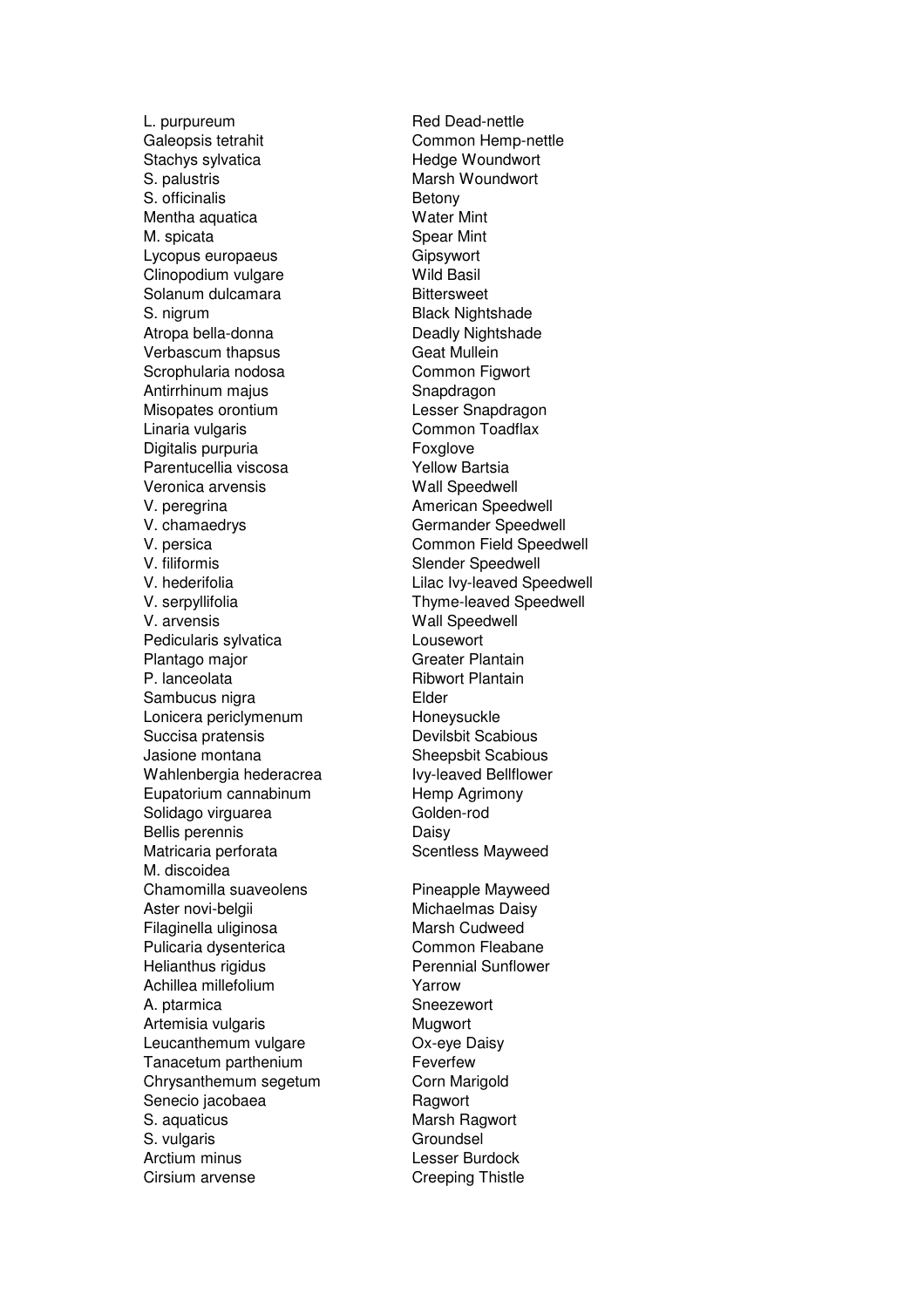C. vulgare Spear Thistle C. palustre Marsh Thistle Centaurea nigra **Black Knapweed** Sonchus oleraceus Smooth Sow-thistle S. asper **Prickly Sow-thistle** S. arvensis **Perennial Sow-thistle** Lapsana communis Nipplewort Taraxacum vulgaria **Dandelion** Hypochaeris radiata Common Catsear Crepis capillaris **Smooth Hawksbeard** Alisma plantago-aquatica Common Water-plantain Baldellia ranunculoides Lesser Water-plantain Allium triquetrum Three-cornered Leek Endymion non-scriptus **Bluebell** Ornithogalum umbellatum Common Star of Bethleham Narcissus pseudonarcissus Wild Daffodil N. poeticus **Poet's Narcissus** Iris pseudacorus Yellow Iris I. foetidissima Stinking Iris Gladiolus illyricus **Gladiolus** Dactylorhiza maculata **Heath Spotted Orchid** Lythrum portula Water Purslane Callitriche stagnalis Common Water Starwort Potamogeton natans Broad-leaved Pondweed<br>
P. berchtoldii Small Pondweed Lemna minor **Least Duckweed** Sparganium emersum Unbranched Burweed Typha latifolia and a Bulrush Schoenoplectus tabernaemontani Grey Bulrush Gunnera manicata Giant Rhubarb Echium pininana Giant Echium Cordyline australis **Cornish Palm** 

Small Pondweed

There are lots of other self-seeded garden varieties of plants not included.

Grasses etc.

Anthoxanthum odoratum Sweet Vernal Grass Festuca ovina **Sheep's Fescue** F. rubra **Red Fescue** Red Fescue F. pratensis Meadow Fescue Alopecurus geniculatus Marsh Foxtail Cynosurus cristatus Cynosurus cristatus Crested Dogstail Phleum pratensis Timothy Holcus mollis Creeping Soft Grass H. lanatus Yorkshire Fog Poa trivialis **Rough Meadowgrass** Rough Meadowgrass Bromus hordeaceus Soft Brome Agrostis capillaris **Common Bent** Dactylis glomerata Cock's Foot Elytrigia repens Common Couch Lolium perenne **Perenniel Rye Grass** Arrhenatherum elatius **Conion Couch** 

Eriophorum angustifolium Common Cotton-grass